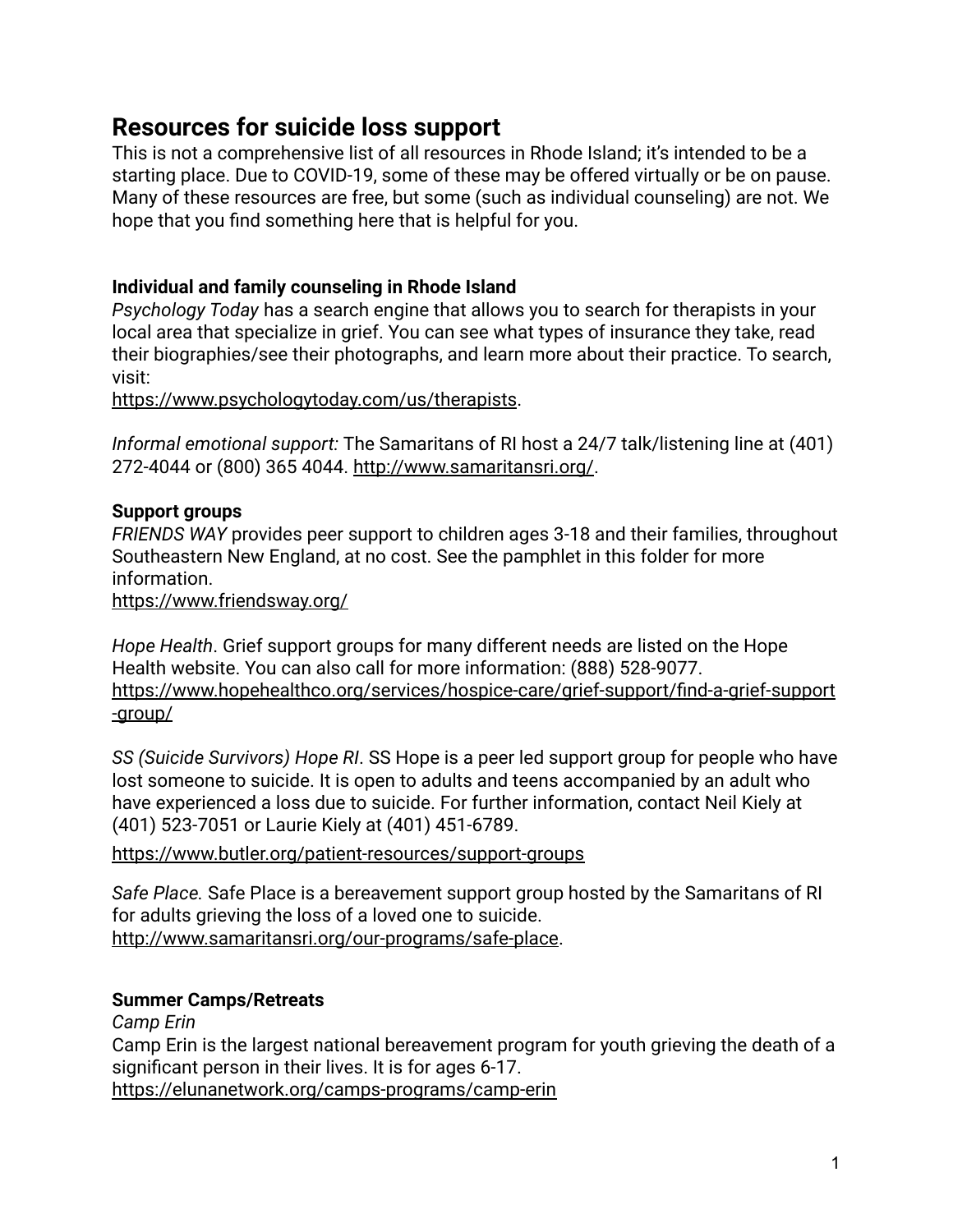*Camp BraveHeart* A summer grief support camp for kids 4-17. <https://www.hopehealthco.org/services/hospice-care/grief-support/>

*Weekend of Hope and Healing*

An adult weekend retreat for ages 18+.

<https://www.hopehealthco.org/services/hospice-care/grief-support/>

#### *Experience Camps*

A national network of summer camps for children and teens who have experienced the death of a parent, sibling, or primary caregiver. <https://experiencecamps.org/>

## *Comfort Zone Camp*

Comfort Zone's programs are offered to children ages 7-17 and their families for the family programs, Comfort Zone also offers young adult programs for 18-25 year olds. <https://comfortzonecamp.org/>

## **Other types of therapy**

#### *Pet therapy*

Animal-assisted, or pet therapy, can be helpful for people of all ages. There are programs around Rhode Island, including those below.

*Animal Assisted Therapy Program at Butler Hospital* Pet Therapy Program Contact Kerri Lynch Director of Occupational Therapy P: (401) 455-6412 [KALynch@butler.org](mailto:KALynch@butler.org) https://www.butler.org/patient-resources/pet-therapy

*Contact with Horses* Email: [info@contactwithhorses.com](mailto:info@contactwithhorses.com) Phone: (401) 239-9899 http://www.contactwithhorses.com/index.html

*Beachwood Center for Wellbeing* Integrative Equine Therapy Wakefield, RI p: (401) 778-9110 e: [info@beachwoodri.org](mailto:info@beachwoodri.org) <https://beachwoodri.org/>

Horses Bring Hope Rhode Island (for children)